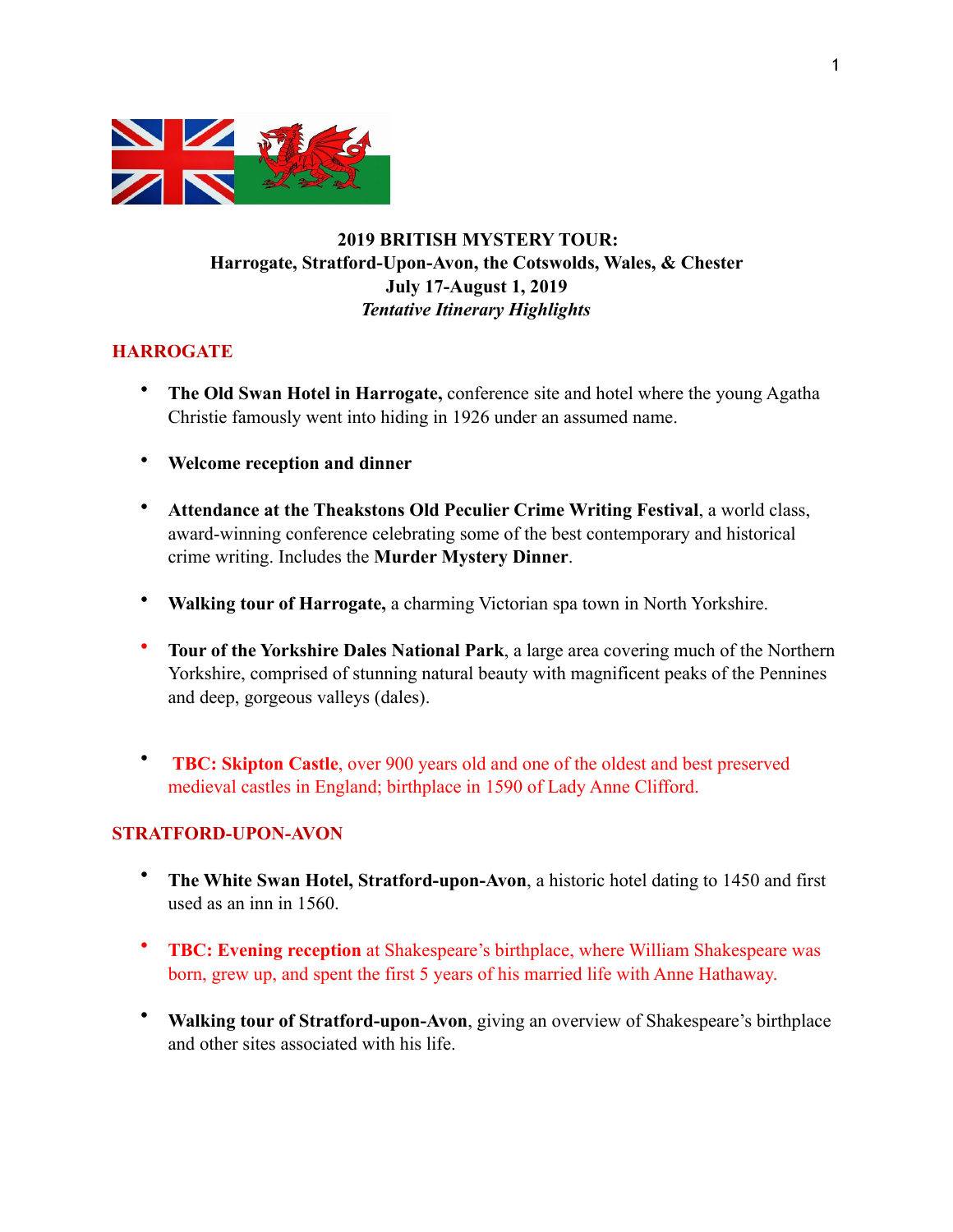- **Stratford-upon-Avon Full Story pass** for individual sightseeing of all five family homes.
- **Performance of the Royal Shakespeare Company,** play title to be announced.
- **Warwick Castle**, magnificent medieval castle developed from an original built by William the Conqueror in 1068.
- **Coventry Cathedral,** constructed next to the remains of the "old Cathedral," a medieval parish church that had been consecrated to be a Cathedral of the Diocese of Coventry in 1918 but that was heavily bombed in WWII.

## **THE COTSWOLDS**

- **Woodstock and Blenheim Palace,** residence of the Duke of Marlborough and birthplace of Winston Churchill. It is the only non-royal, non-episcopal country house in England to be designated a palace.
- **A stop at St. Martin's Church, Bladon,** where Winston Churchill is buried.
- **A day in Oxford,** home to Oxford University. Morning tour, either a general crime writing tour or a literary tour, your choice, and an afternoon free to explore this amazing place.

## **NORTH WALES**

- **On the way to North Wales: Shrewsbury,** market town on the River Severn in Shropshire, with a town center that has a virtually undisturbed medieval street plan with over 660 listed buildings.
- **Shrewsbury Abbey,** home of the fictional Brother Cadfael created by Ellis Peters.
- **Portmeirion Village**, a private village resort and gardens on the coast of Snowdonia in North Wales.